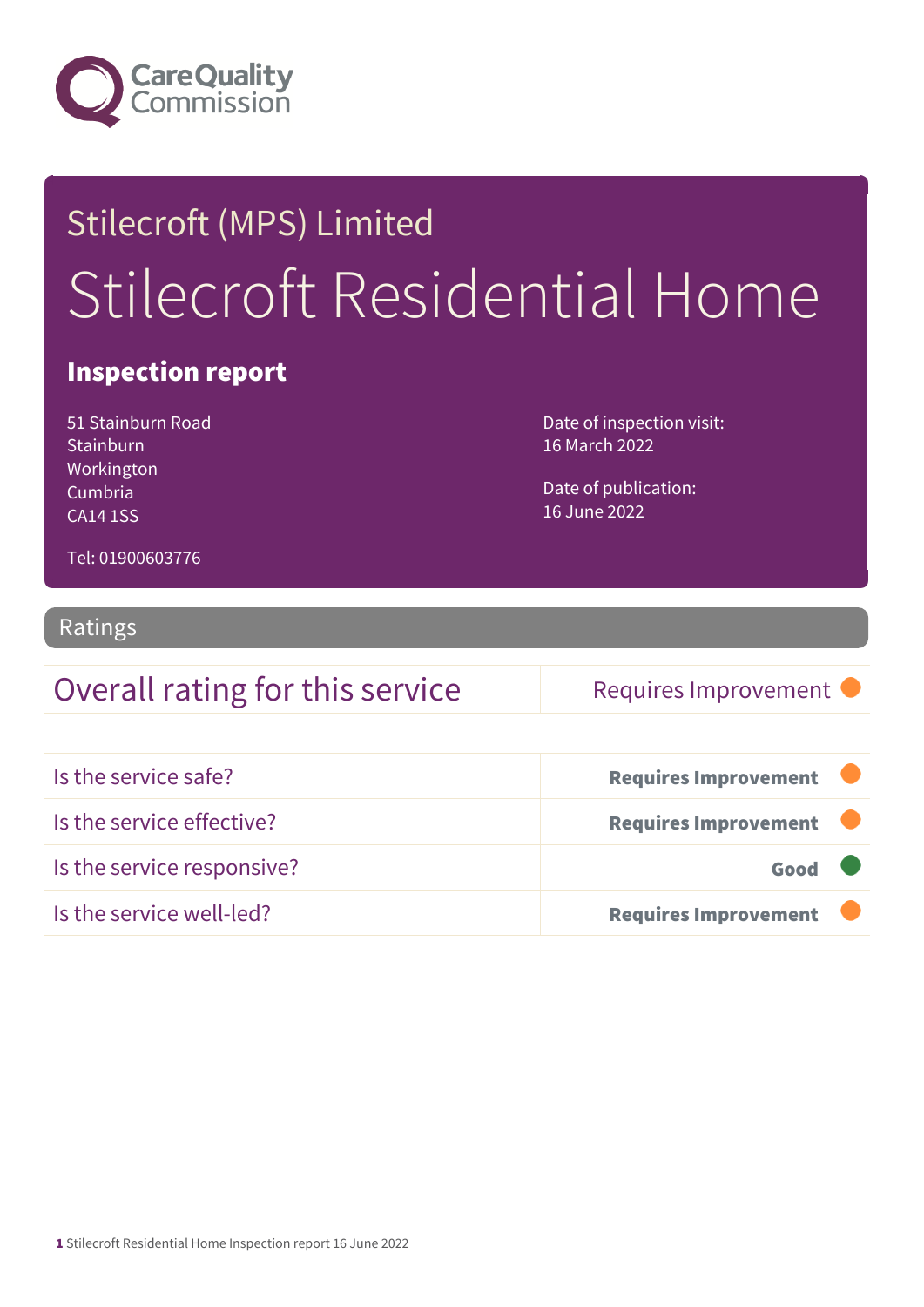### Summary of findings

#### Overall summary

#### About the service

Stilecroft Residential Home is a residential care home providing personal care to up to 44 people. The service provides support to older people and people living with dementia and mental health needs. At the time of our inspection there were 29 people using the service.

Stilecroft Residential Home accommodates people in one adapted building across three floors.

#### People's experience of using this service and what we found

People were at risk of harm because of failures to adequate identify and address concerns about the quality and safety of the service. The registered manager and manager were working to make improvements, however quality assurance systems were not always effective in guaranteeing the quality and safety of the service.

Whilst noticeable improvements had been made in response to concerns identified at our last inspection, further improvements were needed. We identified new concerns, which placed people at risk of harm.

People were at risk as medicines were not managed safely. People did not always receive their medicines as prescribed. Staff did not monitor or escalate concerns where people refused their medicines repeatedly.

Environmental safety issues had not always been identified or addressed by the provider to keep people safe. This included issues we identified at the last inspection.

People were not always supported to have maximum choice and control of their lives and did not support them in the least restrictive way possible and in their best interests; the policies and systems in the service did not always support this practice.

People and their relatives had confidence staff had the necessary skills and knowledge to provide effective support. We made a recommendation about first aid training.

People received personalised care from staff who knew about their preferences. The manager was working to improve and develop the variety of activities on offer to stimulate and engage people.

For more information, please read the detailed findings section of this report. If you are reading this as a separate summary, the full report can be found on the Care Quality Commission (CQC) website at www.cqc.org.uk.

#### Rating at last inspection and update

The last rating for this service was inadequate (published 30 September 2021) and there were breaches of regulation. The provider met with us and completed an action plan after the last inspection to show what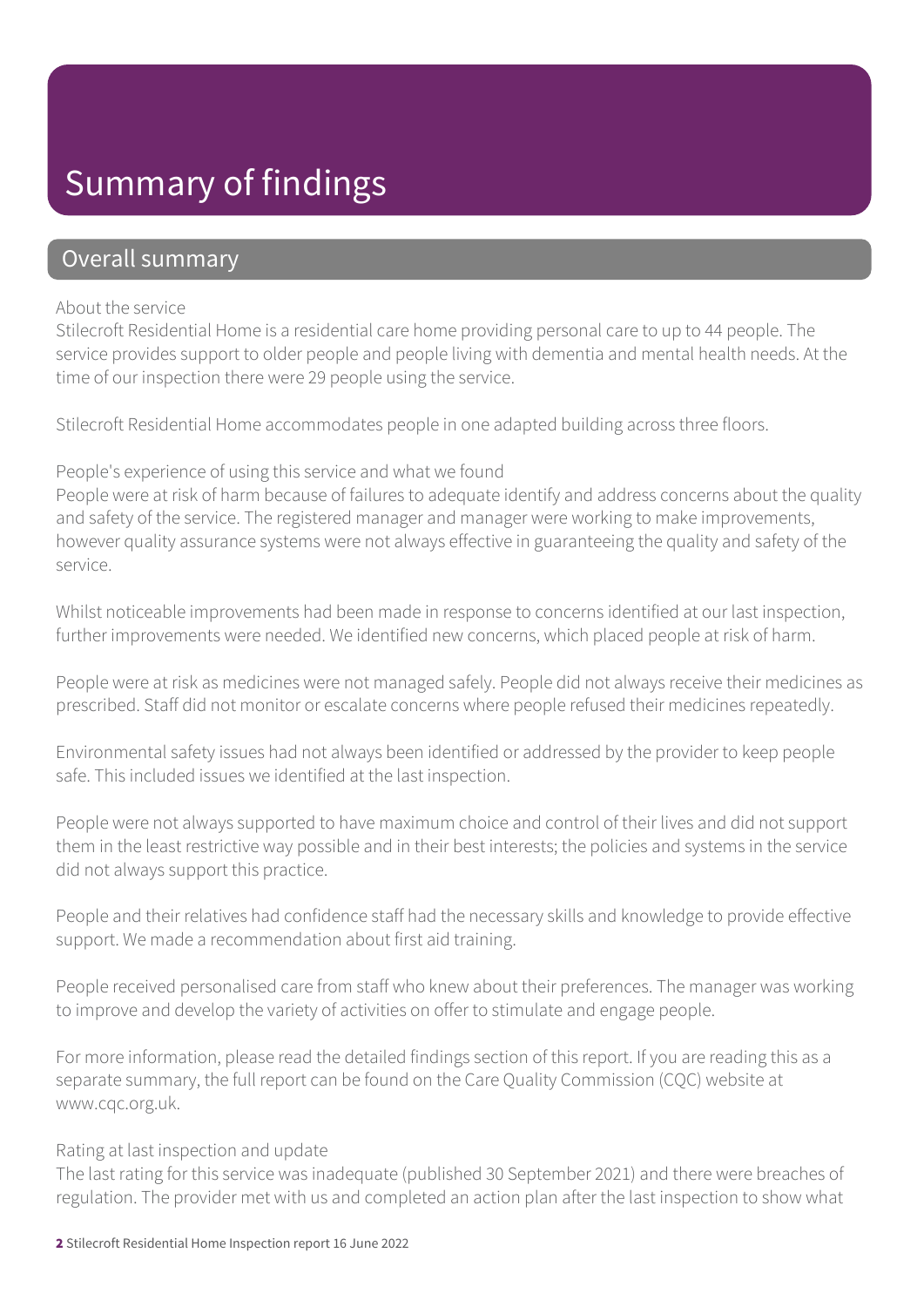they would do and by when to improve. At this inspection, we found the provider had made some improvements but remained in breach of some regulations.

At our last inspection we recommended that the provider improve the support given to people living with dementia. At this inspection we found the provider had not met this recommendation.

This service has been in Special Measures since 30 September 2021. During this inspection the provider demonstrated that improvements have been made. The service is no longer rated as inadequate overall or in any of the key questions. Therefore, this service is no longer in Special Measures.

#### Why we inspected

We undertook this focused inspection to check if the provider had made improvements and if they were now meeting the legal requirements. This report only covers our findings in relation to the key questions safe, effective, responsive and well-led.

For those key questions not inspected, we used the ratings awarded at the last inspection to calculate the overall rating.

The overall rating for the service has changed from inadequate to requires improvement. This is based on the findings at this inspection.

You can read the report from our last comprehensive inspection, by selecting the 'all reports' link for Stilecroft Residential Home on our website at www.cqc.org.uk.

We looked at infection prevention and control measures under the Safe key question. We look at this in all care home inspections even if no concerns or risks have been identified. This is to provide assurance that the service can respond to COVID-19 and other infection outbreaks effectively.

#### Enforcement

We are mindful of the impact of the COVID-19 pandemic on our regulatory function. This meant we took account of the exceptional circumstances arising as a result of the COVID-19 pandemic when considering what enforcement action was necessary and proportionate to keep people safe as a result of this inspection. We will continue to monitor the service and will take further action if needed.

We have found breaches in relation to consent to care, safe care and treatment and governance at this inspection.

Full information about CQC's regulatory response to the more serious concerns found during inspections is added to reports after any representations and appeals have been concluded.

#### Follow up

We will meet with the provider following this report being published to discuss how they will make changes to ensure they improve their rating to at least good. We will work with the local authority to monitor progress. We will continue to monitor information we receive about the service, which will help inform when we next inspect.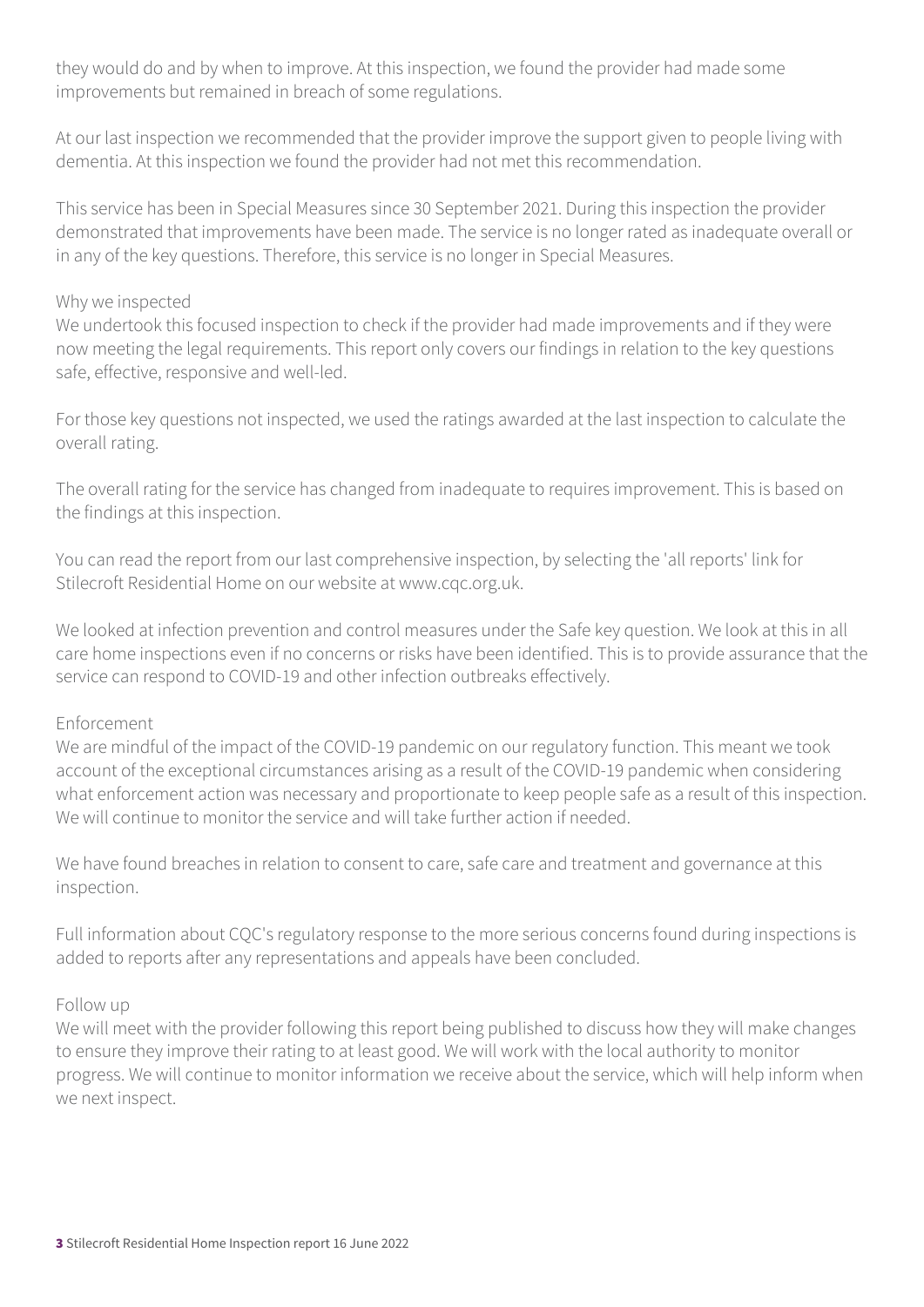### The five questions we ask about services and what we found

We always ask the following five questions of services.

| Is the service safe?                          | <b>Requires Improvement</b> |
|-----------------------------------------------|-----------------------------|
| The service was not always safe.              |                             |
| Details are in our safe findings below.       |                             |
| Is the service effective?                     | <b>Requires Improvement</b> |
| The service was not always effective.         |                             |
| Details are in our effective findings below.  |                             |
| Is the service responsive?                    | Good                        |
| The service was responsive.                   |                             |
| Details are in our responsive findings below. |                             |
| Is the service well-led?                      | <b>Requires Improvement</b> |
| The service was not always well-led.          |                             |
| Details are in our well-led findings below.   |                             |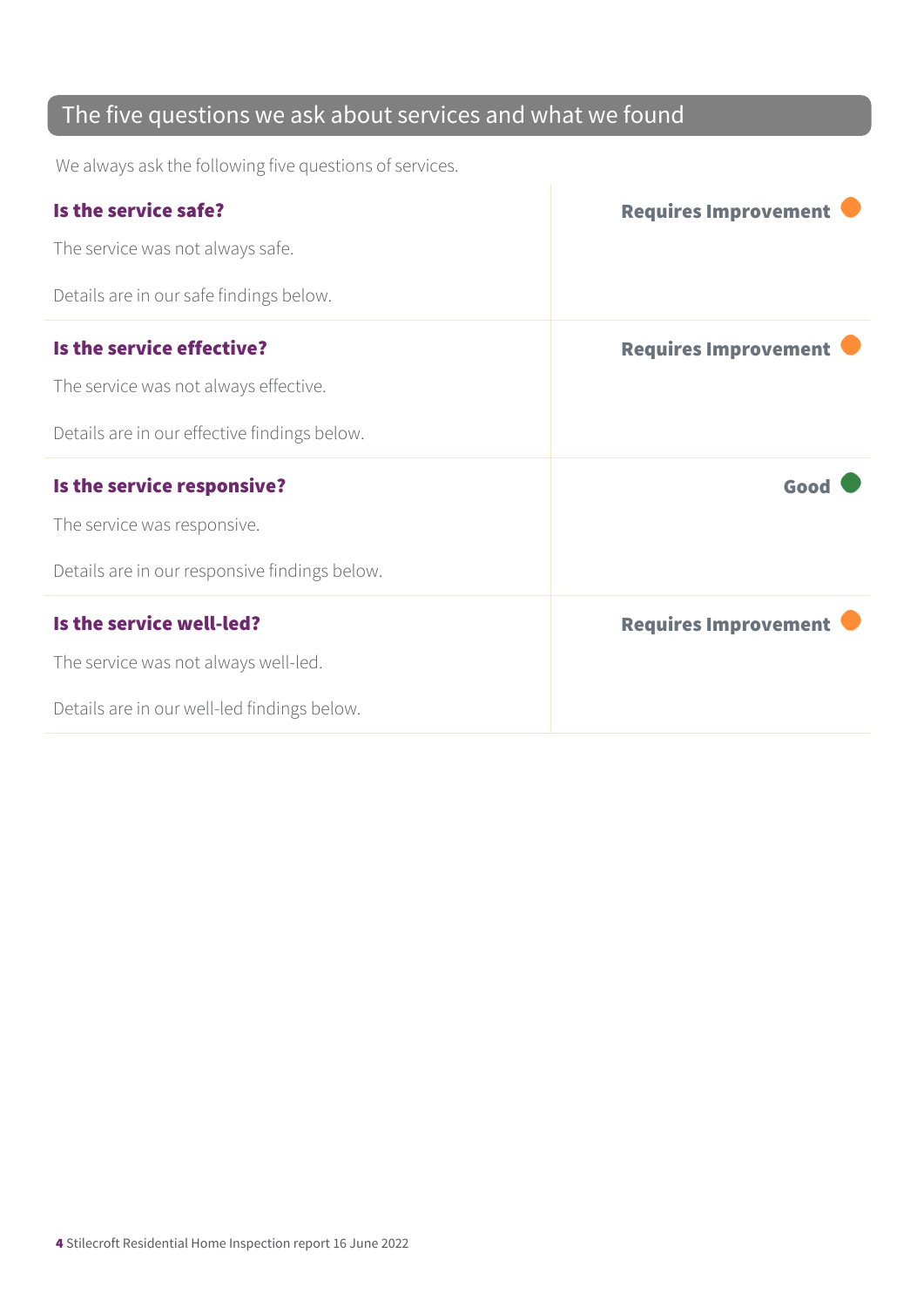

# Stilecroft Residential Home

#### Detailed findings

### Background to this inspection

#### The inspection

We carried out this inspection under Section 60 of the Health and Social Care Act 2008 (the Act) as part of our regulatory functions. We checked whether the provider was meeting the legal requirements and regulations associated with the Act. We looked at the overall quality of the service and provided a rating for the service under the Health and Social Care Act 2008.

As part of this inspection we looked at the infection control and prevention measures in place. This was conducted so we can understand the preparedness of the service in preventing or managing an infection outbreak, and to identify good practice we can share with other services.

Inspection team The inspection was carried out by two inspectors.

#### Service and service type

Stilecroft Residential Home is a 'care home'. People in care homes receive accommodation and nursing or personal care as a single package under one contractual agreement. CQC regulates both the premises and the care provided, and we looked at both during this inspection.

#### Registered Manager

This service is required to have a registered manager. A registered manager is a person who has registered with CQC to manage the service. This means that they and the provider are legally responsible for how the service is run and for the quality and safety of the care provided.

At the time of our inspection there was a registered manager in post. There was also a manager, who had applied to register, we have referred to them as 'the manager' throughout this report.

Notice of inspection This inspection was unannounced.

What we did before the inspection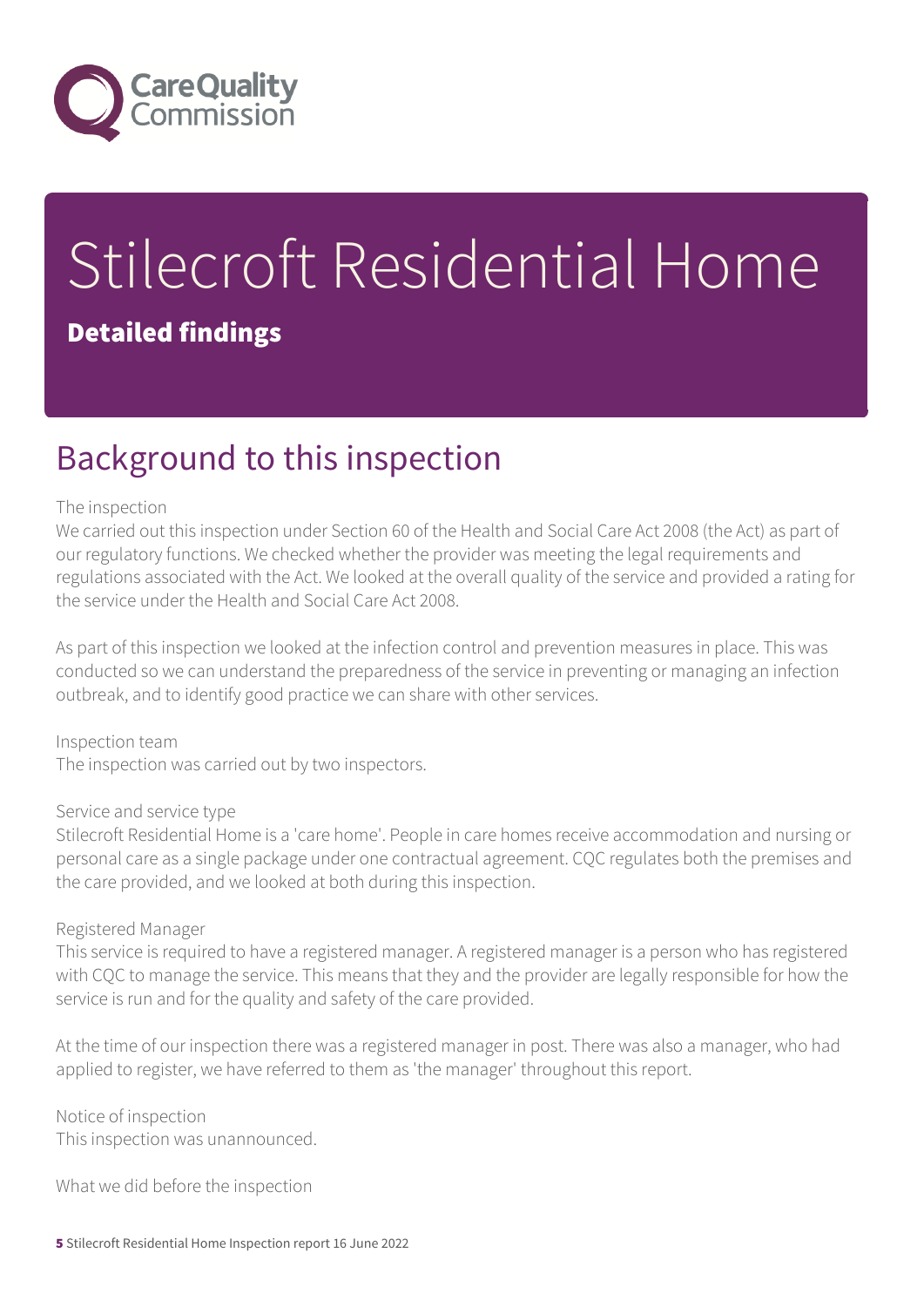We reviewed information we had received about the service since the last inspection. We sought feedback from the local authority and professionals who work with the service. The provider did not complete the required Provider Information Return (PIR). This is information providers send us annually with key information about the service, what it does well and improvements they plan to make. At the time we sent the PIR request we asked providers to return this to us on a voluntary basis. We used all of this information to plan our inspection.

#### During the inspection

The inspection was carried out by conducting a site visit and speaking to people, relatives and staff remotely. We spoke with six people who used the service and five relatives about their experience of the care provided. We spoke with 11 members of staff including the registered manager, manager, deputy manager, care workers, housekeepers and a maintenance worker.

We reviewed a range of records. This included five people's care plans in part and multiple medication records. A variety of records relating to the management of the service, including staff training records, quality assurance checks and policies and procedures were also reviewed.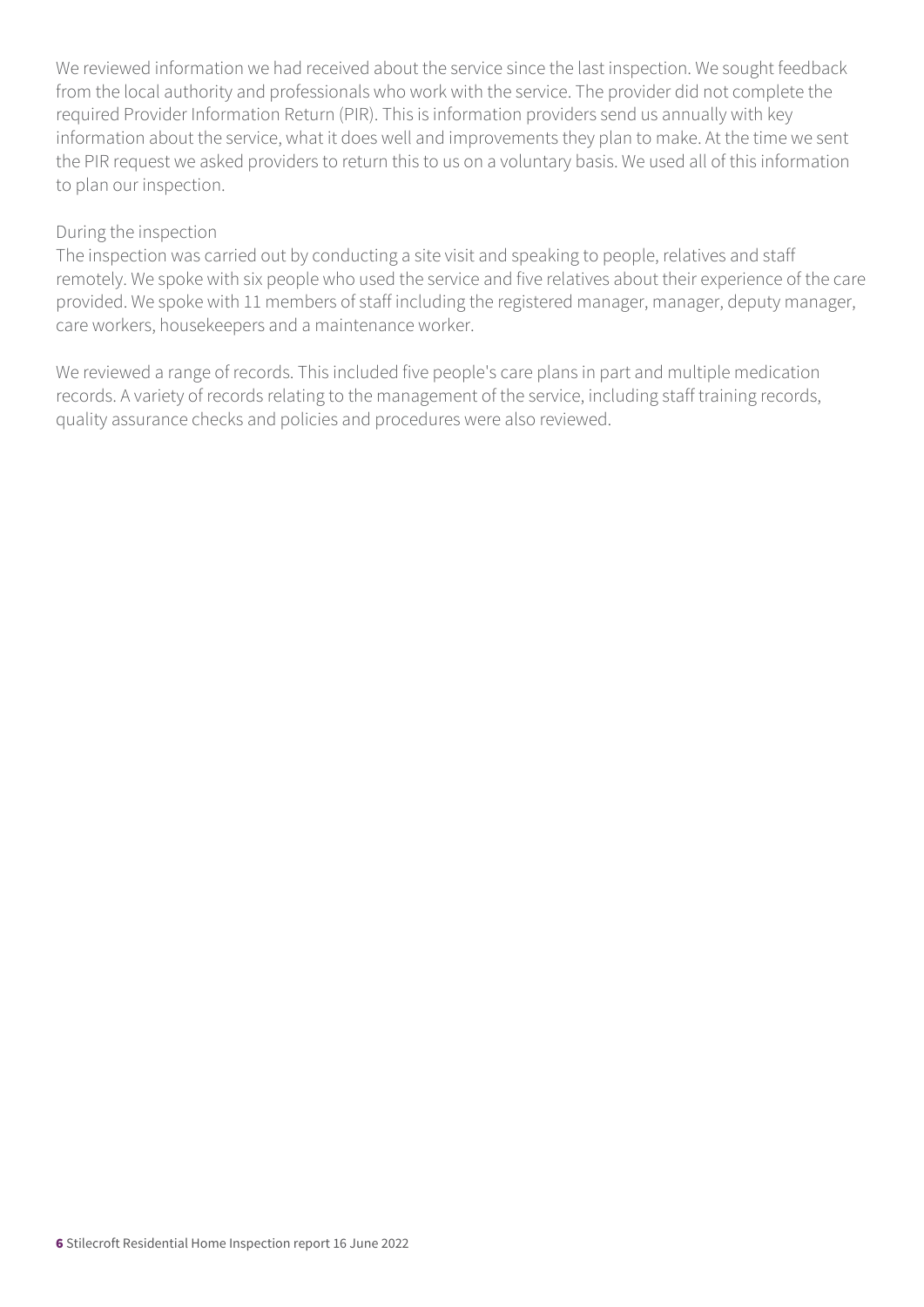### Is the service safe?

### Our findings

Safe – this means we looked for evidence that people were protected from abuse and avoidable harm.

At our last inspection we rated this key question inadequate. At this inspection we have rated this key question requires improvement. This meant some aspects of the service were not always safe and there was limited assurance about safety. There was an increased risk that people could be harmed.

Using medicines safely

- Medicines management systems were not always effective to support their safe and proper use.
- When people refused their medicines it was not clear this was monitored and any issues escalated. For example, three people had regularly refused to take their medicines for over a month without this being raised with their GP.
- Medicines were not always administered as prescribed. For example, one person was prescribed a medicine that needed to be taken before food and separately to other medicines. A staff member told us they would give the person this medicine at their other medicines at breakfast time .This was against guidance on safe use of this medicine and would impact on its effectiveness.
- We could not be assured that covert medicines were administered appropriately. Covert medicines are medicines given to people without their knowledge. One person was being given their medicine covertly, there was no information from their GP or pharmacy about how this could be given.
- Topical medicines, including creams were not managed safely. Information on where and how care staff should apply these was not recorded. Care staff were expected to administer creams without having received relevant training in this area.

We found no evidence that people had been harmed. Systems were not established to ensure the proper and safe management of medicines. This placed people at risk of harm. This was a breach of regulation 12 (Safe care and treatment) of the Health and Social Care Act 2008 (Regulated Activities) Regulations 2014.

Assessing risk, safety monitoring and management

At our last inspection, risks to people's health and safety were not always effectively monitored or managed. This was a breach of regulation 12 of the Health and Social Care Act 2008 (Regulated Activities) Regulations 2014.

Not enough improvement had been made at this inspection and provider was still in breach of regulation 12.

- The premises and equipment were not always appropriately maintained to support their safe use.
- Environmental issues highlighted to the provider at the last inspection had not been addressed. For example, external fire escape staircases were unsafe and had not been properly maintained. Some fire exit doors had two handles at different heights, making them difficult to access in the event of an emergency.

● Call bells were not always in working order. This prevented people seeking assistance if needed.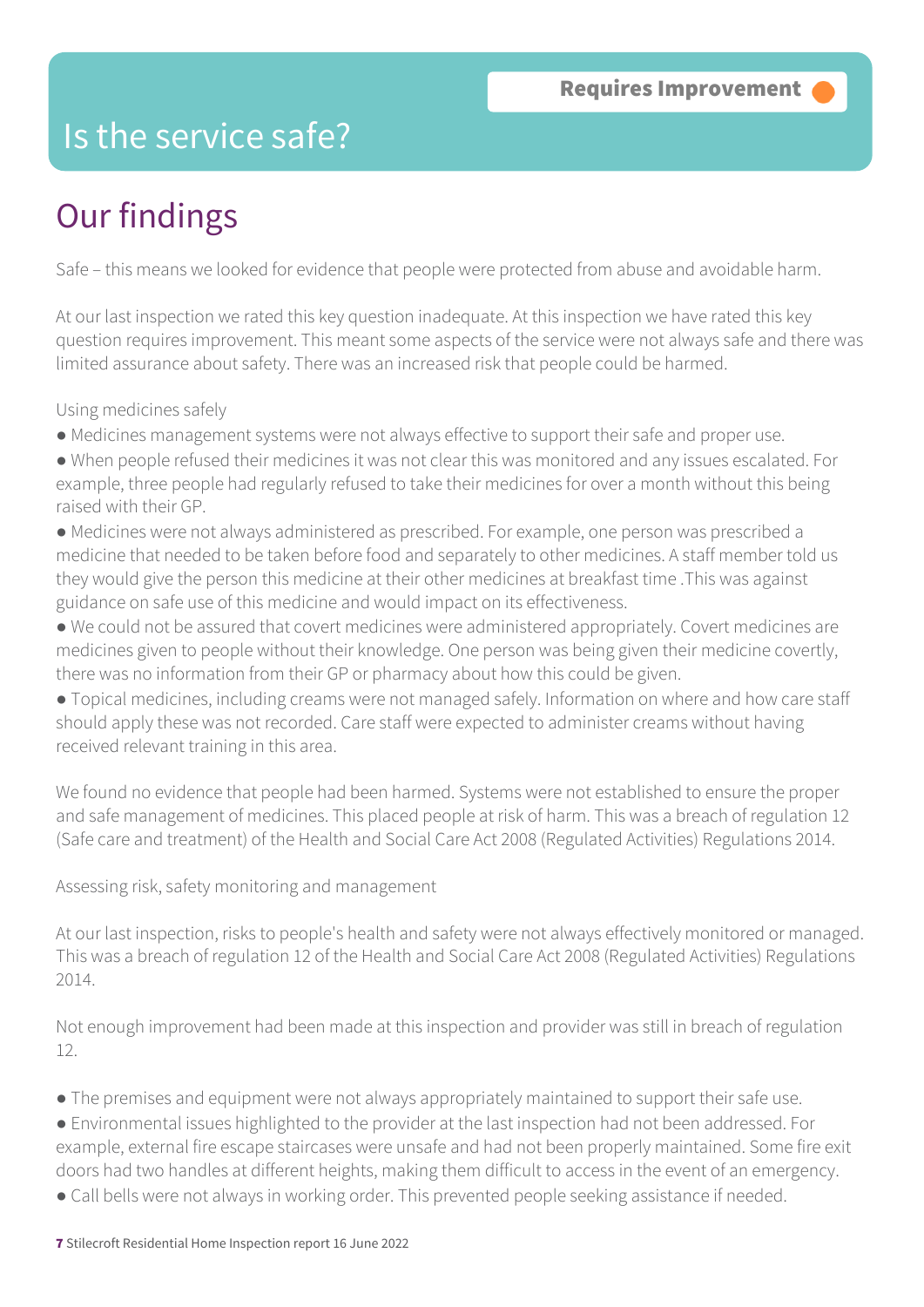We found no evidence that people had been harmed. The provider had failed to ensure premises and equipment were safe for people to use. This was a breach of regulation 12 of the Health and Social Care Act 2008 (Regulated Activities) Regulations 2014.

● The provider took immediate action during our inspection to address maintenance issues. This included improving accessibility of fire exit door handles.

● Following our inspection the provider arranged for the fire escape staircases to be cleaned and made safe. Ongoing checks were required to regularly check and maintain these.

● Staff were aware of risks to people and knew how to manage these appropriately. Risk assessments were in place to identify particular safety concerns for people and guide staff in how to reduce the likelihood of these occurring.

● Risk assessments were recorded for people who could present with behaviours that challenge the service. We spoke with the manager about adding further detail into these, which they started to work on.

Systems and processes to safeguard people from the risk from abuse

At our last inspection the provider had failed to ensure systems and processes were established to effectively prevent service users experiencing abuse. This was a breach of regulation 13 (Safeguarding service users from abuse and improper treatment) of the Health and Social Care Act 2008 (Regulated Activities) Regulations 2014.

Enough improvement had been made at this inspection and the provider was no longer in breach of regulation 13.

- Staff knew how to identify and raise any safeguarding concerns.
- ●The manager raised safeguarding concerns appropriately with the local authority and supported their investigations.
- People felt safe living at the service. One person said, "Oh yes, I feel safe."

#### Staffing and recruitment

At our last inspection the provider had failed to ensure there were adequate numbers of suitably qualified staff on duty to deliver safe care and support. This was a breach of regulation 18 (Staffing) of the Health and Social Care Act 2008 (Regulated Activities) Regulations 2014.

Enough improvement had been made at this inspection and the provider was no longer in breach of regulation 18.

● The service was being staffed in-line with the provider's dependency tool, which showed how decisions about staffing levels were decided. We noted that staffing had dropped to within the lower average level and advised the manager to monitor this.

● We observed people receiving prompt and attentive care. However, staff told us at times they felt stretched and unable to spend quality time with people. One relative said, "Sometimes we've struggled to find someone."

● Safe recruitment processes were followed to ensure appropriate staff were appointed.

Preventing and controlling infection including the cleanliness of premises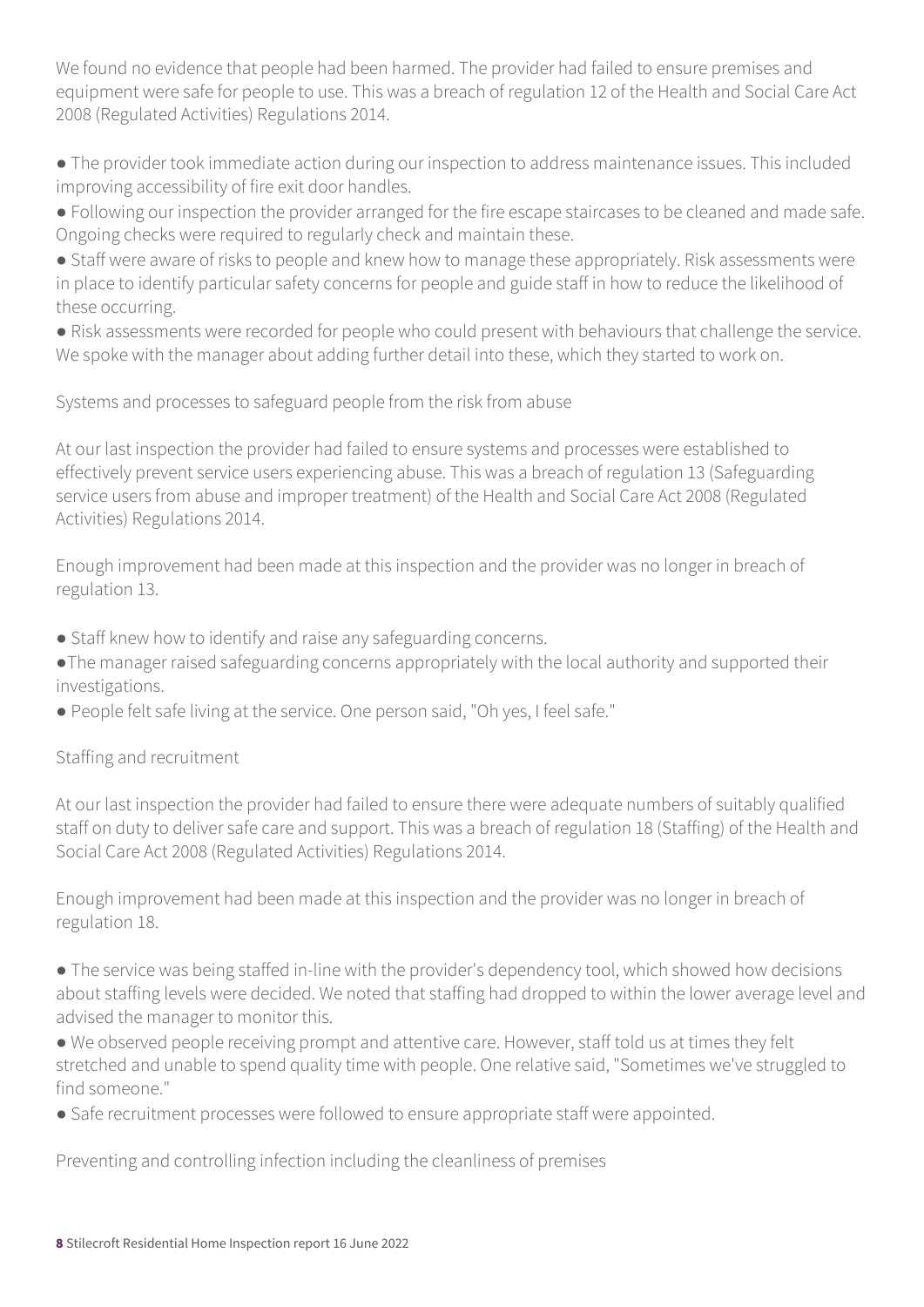At our last inspection we recommended that the provider ensures infection prevention and control practices were implemented and monitored in-line with best practice. The provider had made improvements.

- We were assured that the provider was preventing visitors from catching and spreading infections.
- We were assured that the provider was meeting shielding and social distancing rules
- We were assured that the provider was admitting people safely to the service.
- We were assured that the provider was using PPE effectively and safely.
- We were assured that the provider was accessing testing for people using the service and staff.
- We were assured that the provider was promoting safety through the layout and hygiene practices of the premises.

● We were assured that the provider was making sure infection outbreaks can be effectively prevented or managed.

- We were assured that the provider's infection prevention and control policy was up to date.
- Government guidance in relation to visiting in care homes was being followed.

Learning lessons when things go wrong

● Safety concerns, such as the medicines and environmental issues we found were not consistently identified or addressed.

- Accidents and incidents were monitored and analysed on a monthly basis by the managers. Trends and patterns were not always being looked at to consider wider learning and improvements.
- The manager regularly met with staff to share learning amongst the staff team. Staff valued this open approach.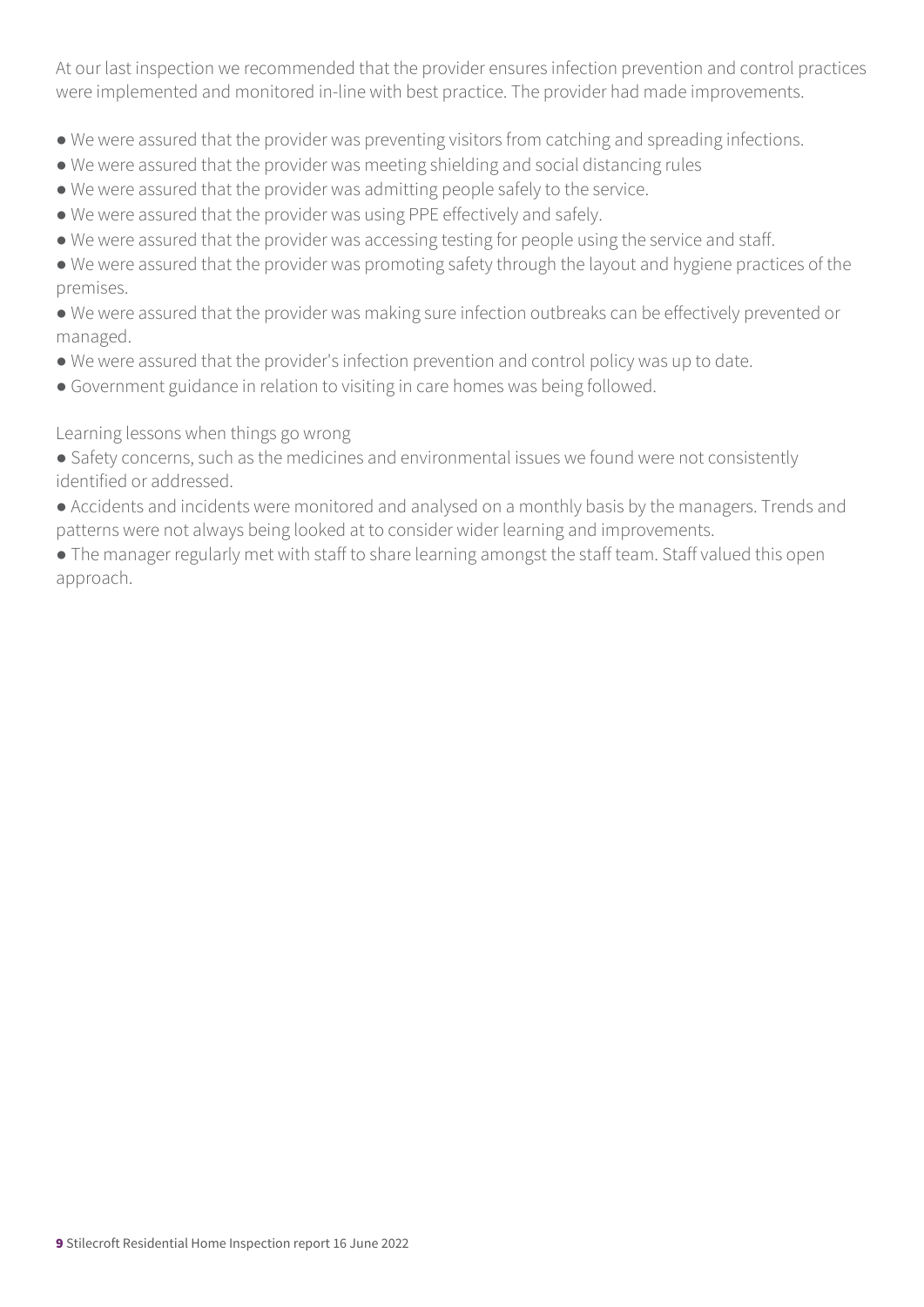### Is the service effective?

### Our findings

Effective – this means we looked for evidence that people's care, treatment and support achieved good outcomes and promoted a good quality of life, based on best available evidence.

At our last inspection we rated this key question requires improvement. The rating for this key question has remained requires improvement. This meant the effectiveness of people's care, treatment and support did not always achieve good outcomes or was inconsistent.

Ensuring consent to care and treatment in line with law and guidance

The Mental Capacity Act 2005 (MCA) provides a legal framework for making particular decisions on behalf of people who may lack the mental capacity to do so for themselves. The MCA requires that, as far as possible, people make their own decisions and are helped to do so when needed. When they lack mental capacity to take particular decisions, any made on their behalf must be in their best interests and as least restrictive as possible.

People can only be deprived of their liberty to receive care and treatment when this is in their best interests and legally authorised under the MCA. In care homes, and some hospitals, this is usually through MCA application procedures called the Deprivation of Liberty Safeguards (DoLS).

 We checked whether the service was working within the principles of the MCA, whether appropriate legal authorisations were in place when needed to deprive a person of their liberty, and whether any conditions relating to those authorisations were being met.

At the last inspection the provider had failed to ensure people were effectively supported in line with principals of the Mental Capacity Act 2005. This was a breach of regulation 11 (Need for consent) of the Health and Social Care Act 2008 (Regulated Activities) Regulations 2014.

Not enough improvement had been made at this inspection and the provider was still in breach of regulation 11.

- People's consent to receive care was not recorded. It was not always clear what information had been discussed with them and what their decisions about their care and support were.
- It was not always clear how people's capacity to make specific decisions had been assessed.
- The use of bedrails had not always been considered as a restrictive practice and assessed for in-line with the MCA.

We found no evidence that people had been harmed. The provider had failed to ensure people's consent was obtained and the MCA was followed. This was a breach of regulation 11 (Need for consent) of the Health and Social Care Act 2008 (Regulated Activities) Regulations 2014.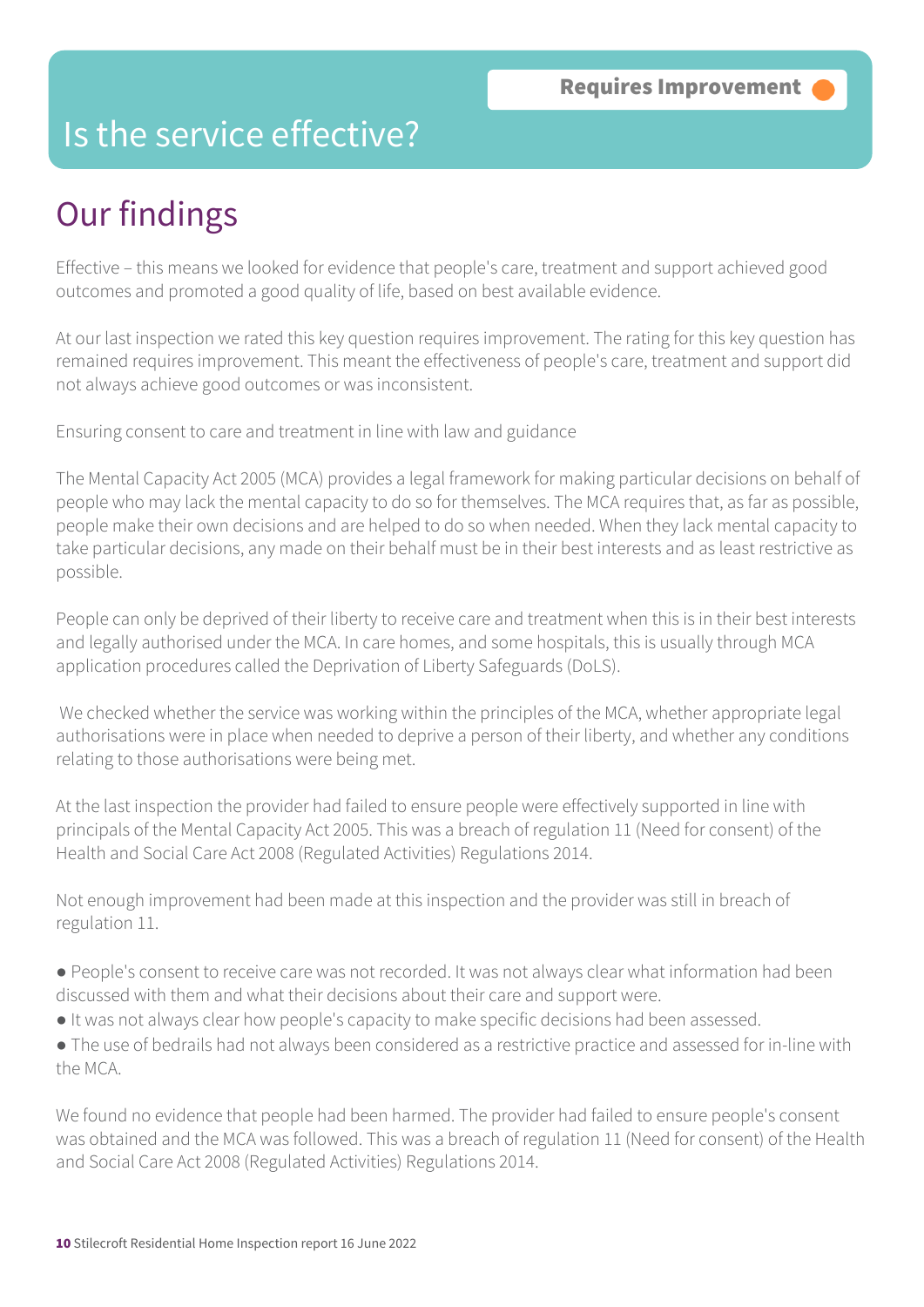● Following our inspection, the manager started to review how people's capacity was assessed and their assessments recorded.

● The provider tracked which people had DoLS in place and when these were due for renewal.

Staff support, training, skills and experience

At the last inspection the provider had failed to ensure all staff had received appropriate support and training to enable them to carry out their duties. This was a breach of regulation 18 (Staffing) of the Health and Social Care Act 2008 (Regulated Activities) Regulations 2014.

Enough improvement had been made at this inspection and the provider was no longer in breach of regulation 18.

• Staff were knowledgeable about how to support people with dementia. We observed staff intervening appropriately, including when one person became distressed. The manager was arranging for staff to receive further training in this area to enhance their knowledge.

● Staff received regular supervision to look at their learning, development and performance.

● Staff were encouraged to develop in their roles and supported to take on additional responsibilities to progress within the home. One care worker said, "I feel confident that I will have the support I need to be a senior."

Assessing people's needs and choices; delivering care in line with standards, guidance and the law

At the last inspection the provider had failed to robustly assess risks to people's health, safety and welfare. This was a breach of regulation 12 (Safe care and treatment) of the Health and Social Care Act 2008 (Regulated Activities) Regulations 2014.

Enough improvement had been made at this inspection and the provider was no longer in breach of this part of regulation 12.

● People's care needs were assessed prior to them being admitted into the home. Further work was needed to make these more robust and ensure the provider had all relevant information needed to make a decision about admitting people.

- Staff carried out regular checks on new admissions to the home to support this transition.
- People received care and support to meet their needs and outcomes.
- People received effective support to maintain their oral hygiene.
- Relatives were kept informed of how their family members were and of any changes in their needs.

Supporting people to eat and drink enough to maintain a balanced diet

- People received appropriate support from staff to access food and drink throughout the day. The manager had recently introduced a recording system and additional checks to improve the monitoring of people's food and fluid intake.
- People responded positively to mealtime experiences. Dining areas were pleasant, with food wellpresented.

● People gave positive feedback about the meals at the home. One person told us, "The food is alright here, I do recommend it."

Staff working with other agencies to provide consistent, effective, timely care; Supporting people to live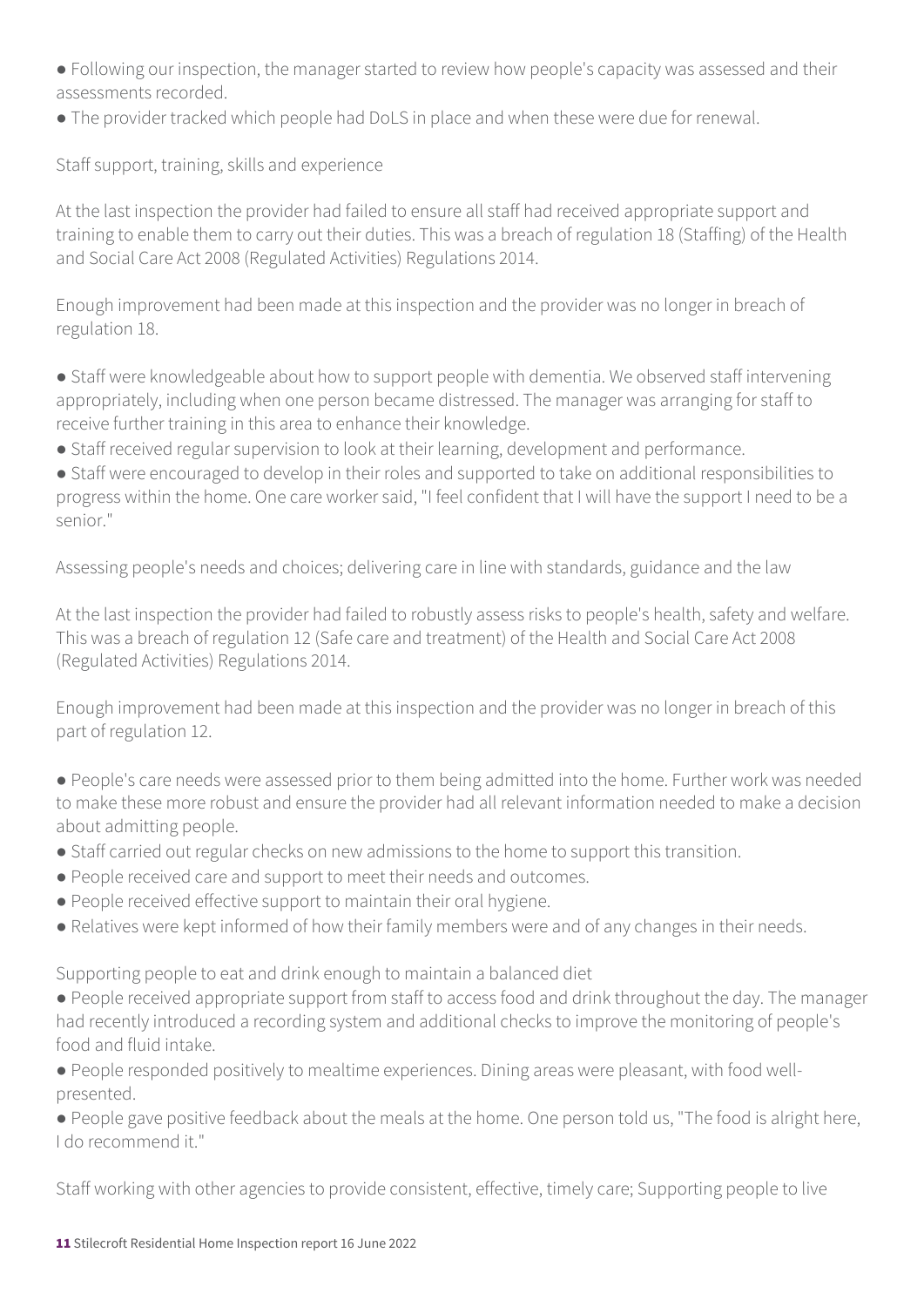healthier lives, access healthcare services and support

- Staff worked effectively together to ensure people received consistent support. One care worker said, "We are a close-knit team and our communication is good."
- People were supported to access healthcare services and support from relevant professionals when needed. Staff acted on any advice they received. One social care professional had provided written feedback and said, "I was impressed with what I saw and also the improvement in the person."
- The manager had set up a file to support the sharing of information with mental health professionals and ensure they were able to provide advice to support the staff approach.

Adapting service, design, decoration to meet people's needs

- The provider was carrying out extensive improvements and renovations at the home to make it more welcoming and appealing to people that lived there.
- Some areas of the home were not suitable and easy to navigate for people living with dementia. For example, on one floor the dining room was along an unlit corridor that had no signage.
- The garden had been developed and secured. People were not able spend time in the garden without supervision and support due to access arrangements.
- People were able to personalise their rooms. One relative said, "I was invited to take in anything to personalise the room, pictures and things."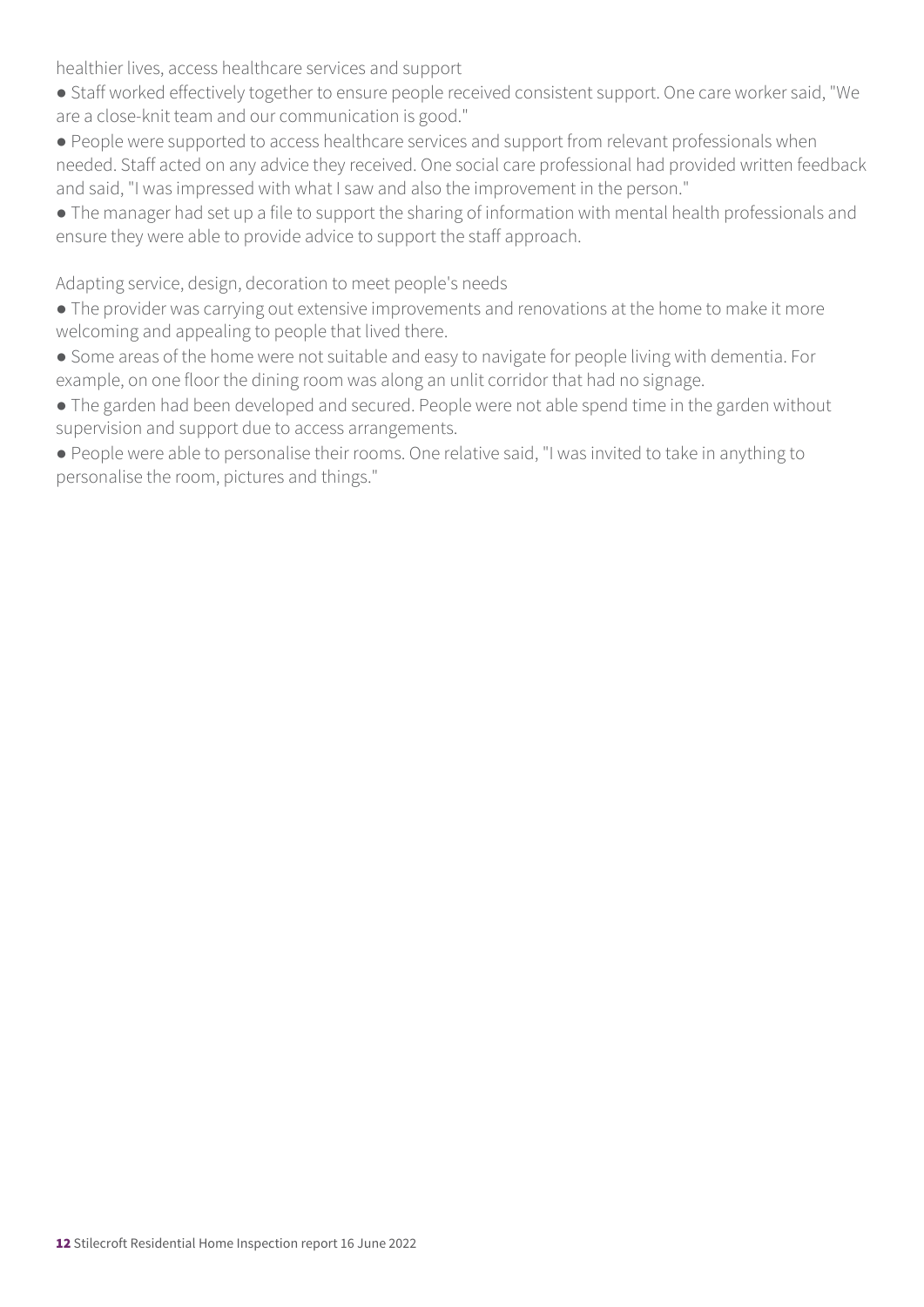### Is the service responsive?

### Our findings

Responsive – this means we looked for evidence that the service met people's needs.

At our last inspection we rated this key question requires improvement. At this inspection we have rated this key question good. This meant people's needs were met through good organisation and delivery.

Planning personalised care

At the last inspection the provider had failed to provide people with person-centred care. This was a breach of regulation 9 (Person-centred care) of the Health and Social Care Act 2008 (Regulated Activities) Regulations 2014.

Enough improvement had been made at this inspection and the provider was no longer in breach of regulation 9.

- People received the personalised support they needed and formed good relationships with the staff supporting them. One person said, "Anything you want, the staff will do, they are smashing."
- Staff were knowledgeable about people's preferences and life histories, they used this to adapt their care. One relative told us, "The staff understand [name] very well as a person."
- When people's care needs changed, staff reviewed their support.

Meeting people's communication needs

Since 2016 all organisations that provide publicly funded adult social care are legally required to follow the Accessible Information Standard. The Accessible Information Standard tells organisations what they have to do to help ensure people with a disability or sensory loss, and in some circumstances, their carers, get information in a way they can understand it. It also says that people should get the support they need in relation to communication.

● People's communication needs were supported. Staff understood their communication preferences.

Supporting people to develop and maintain relationships and to avoid social isolation; Support to follow interests and take part in activities that are socially and culturally relevant

- People were supported to maintain their relationships with family and friends. Visitors to the home were able to spend time with people in the privacy of their own rooms.
- People were able to participate in a range of activities including baking, dominoes and theme meals. One relative said, "The day [person] arrived at the home there were animals in. [Person] absolutely loved that, [person] felt very much at home."
- Staff had observed a positive impact on people's wellbeing following changes to the home. This included activities and relatives being able to visit regularly following changes to government guidance. One care worker told us, "People are coming out of their shells now that more is happening, it really has lifted things and has a positive impact on their wellbeing."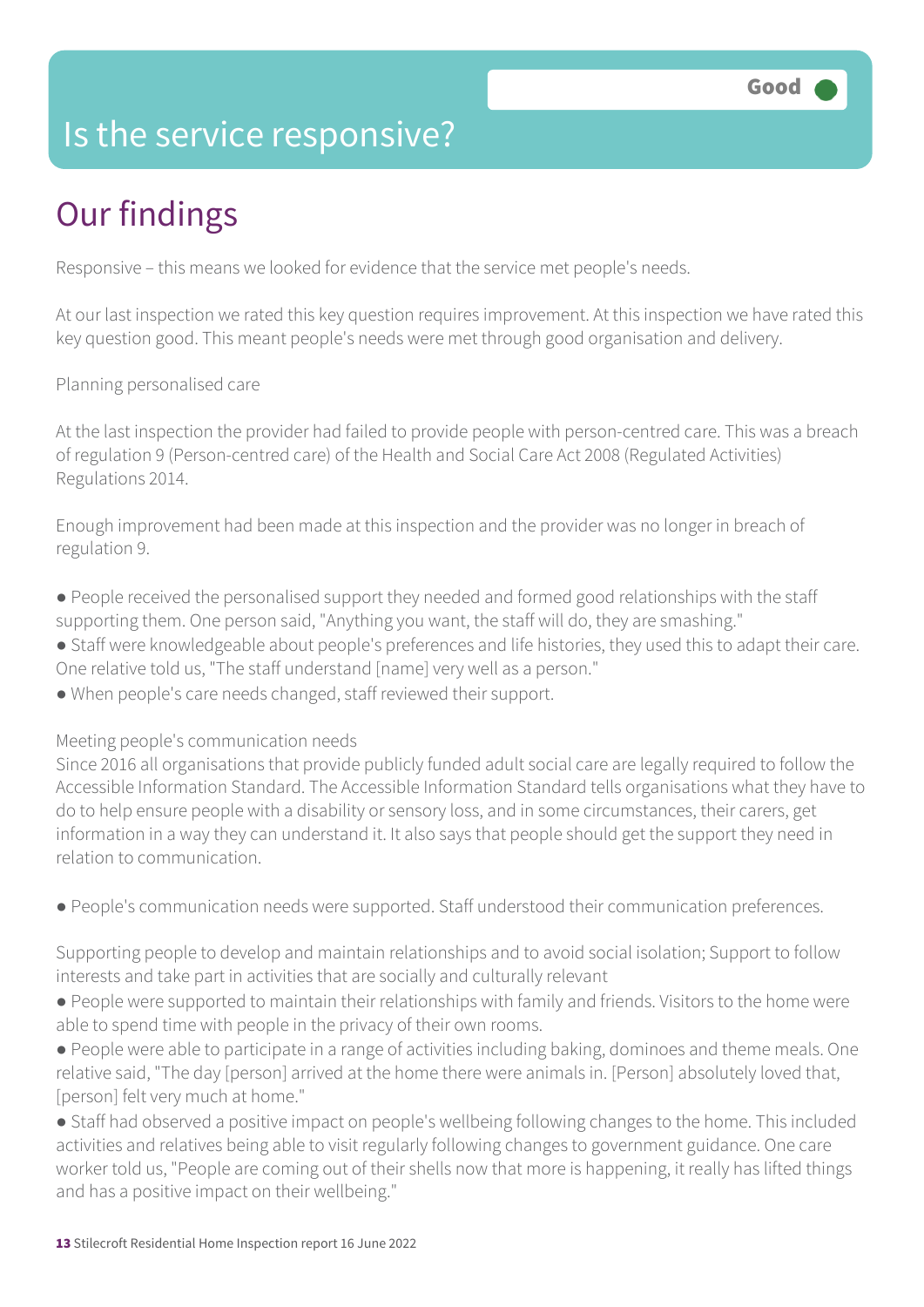● Further work was needed to look at developing the range of activities on offer for people's differing needs.

Improving care quality in response to complaints or concerns

● The provider had not received any recent complaints about the home. A complaints policy was in place with a process for them to follow should any issues be raised.

● People and their relatives knew how to complain and were confident any concerns would be listened to. One relative said, "If we highlight an issue, staff always follow it up."

#### End of life care and support

- End of life care plans contained basic information about the support people may need at this life stage. They were not always personalised to each person.
- Staff provided support to people's families prior to and following people's deaths. They had supported one relative to attend the funeral of a family member.
- The service had links with healthcare professionals to provide people with a dignified, pain-free death.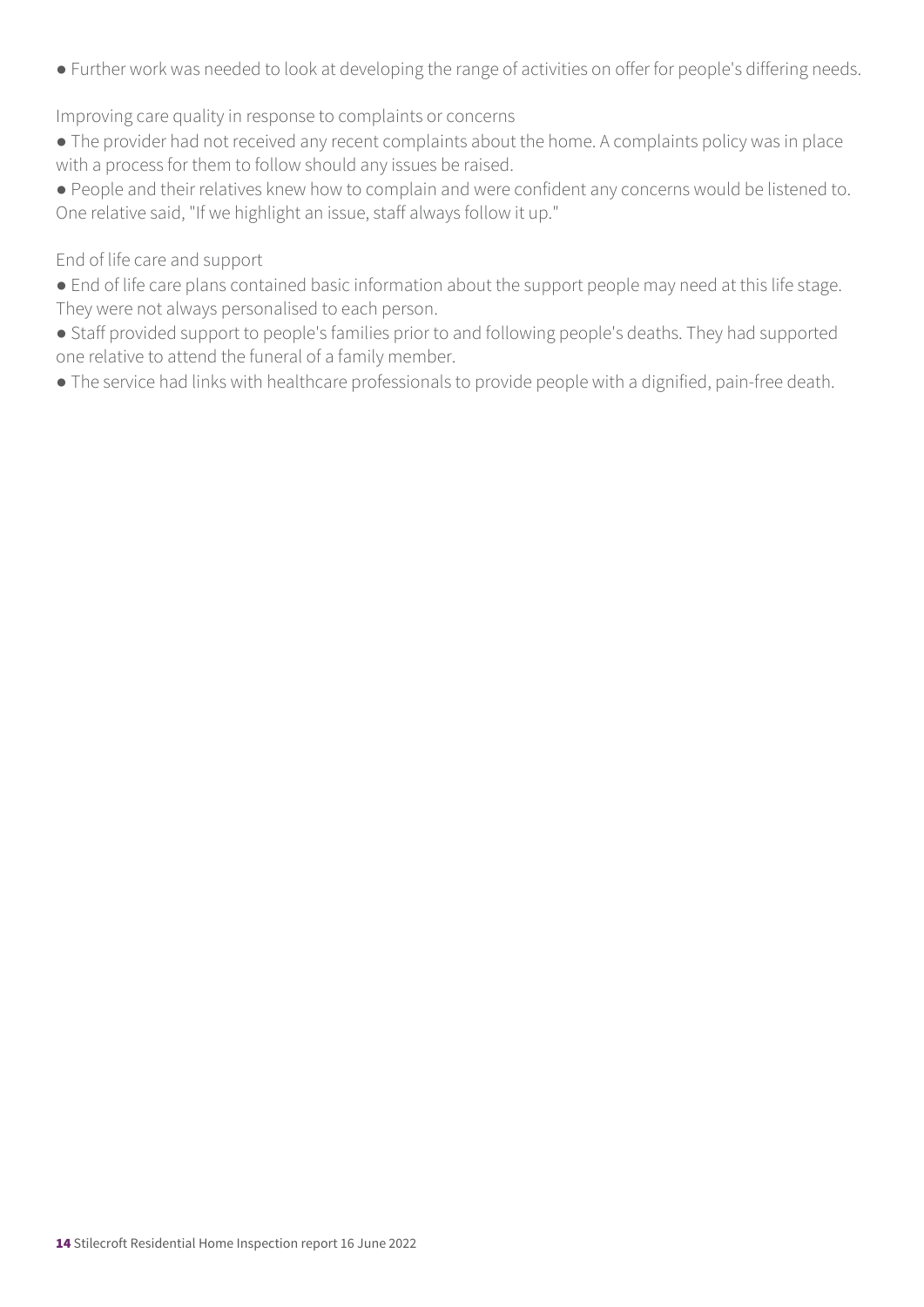### Is the service well-led?

### Our findings

Well-led – this means we looked for evidence that service leadership, management and governance assured high-quality, person-centred care; supported learning and innovation; and promoted an open, fair culture.

At our last inspection we rated this key question inadequate. At this inspection we have rated this key question requires improvement. This meant the service management and leadership was inconsistent. Leaders and the culture they created did not always support the delivery of high-quality, person-centred care.

Managers and staff being clear about their roles, and understanding quality performance, risks and regulatory requirements

At the last inspection the provider had failed to ensure systems were in place, followed or robust enough to demonstrate the service was effectively managed This was a breach of regulation 17 (Good governance) of the Health and Social Care Act 2008 (Regulated Activities) Regulations 2014.

Not enough improvement had been made at this inspection and the provider was still in breach of regulation 17.

- Issues identified at the last inspection had not been acted on or addressed in full, including fire doors, fire exit staircases and the recording of capacity and consent.
- The provider's quality assurance systems had failed to identify the issues we found on inspection, such as with medicines, the environment and MCA.
- Recommendations from the last four inspections for the provider to review best practice in the delivery of dementia care had not been met. The provider had not finalised their dementia care strategy to establish their approach for supporting people living with dementia.

● The provider's medicine management policy was not robust and did not follow best practice guidance. For example, it did not include details of the provider's processes should a person refuse medicines.

We found no evidence that people had been harmed. The provider had failed to ensure effective systems were in place to assess, monitor and improve the quality and safety of the service. This was a breach of regulation 17 (Good governance) of the Health and Social Care Act 2008 (Regulated Activities) Regulations  $2014$ 

● Following our inspection, the manager advised further work had been done to make the home more dementia friendly.

● People, relatives and staff consistently spoke positively about the manager. One member of staff told us, "[The manager] will give me ideas and support me, [manager] is wonderful, very approachable and wants the home to be better."

Promoting a positive culture that is person-centred, open, inclusive and empowering, which achieves good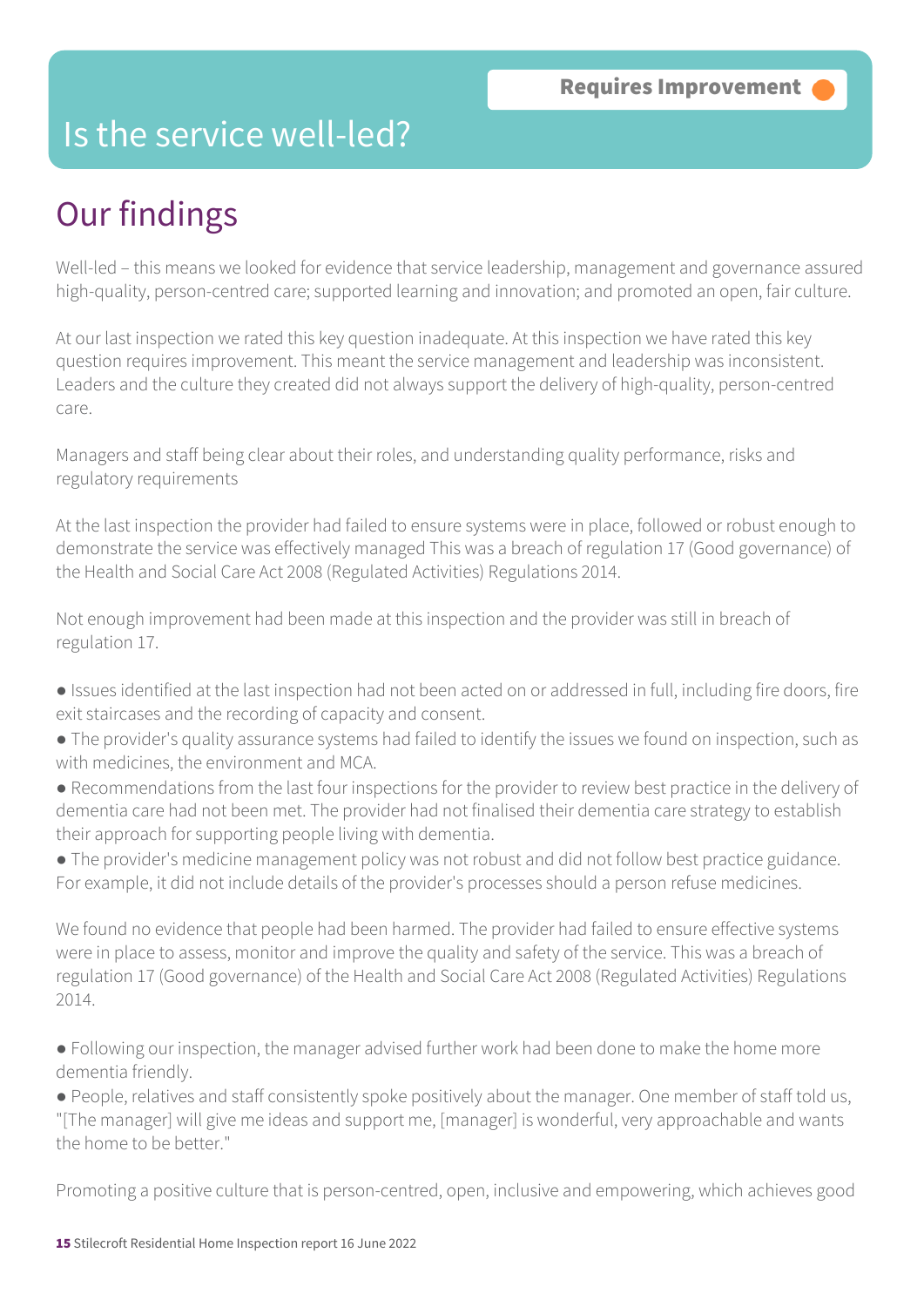outcomes for people; Continuous learning and improving care

- There had been a significant improvement in the culture of the home. Staff were focused on providing people with high quality care and worked together to achieve this although there was not always a clear strategy in place from the provider to support this. For example, the provider's dementia care strategy.
- People and their relatives were confident in the care and manager's oversight of this at the home. One relative told us, "I don't want [person] to move anywhere else."
- Staff told us they would be happy for their family members to live at the home. One care worker said, "I wanted my [relative] to come here for respite, I wouldn't have considered this in the past."
- Staff worked together to encourage best practice and support improvement across the home. For example, staff felt able to challenge others if they identified poor infection prevention and control practice.
- Staff spoke positively about the changes at the home and shared in the provider's ambition to continue to make improvements. One care worker said, "I genuinely love the staff I work with and the people. You feel like you can achieve anything together."

How the provider understands and acts on the duty of candour, which is their legal responsibility to be open and honest with people when something goes wrong

- Managers understood their responsibility to be open, honest and apologise to people and their relatives if things went wrong.
- Statutory notifications were submitted to CQC. These are notifications about specific events and incidents that occur in the service which the provider is required to inform us of.

Engaging and involving people using the service, the public and staff, fully considering their equality characteristics

- People and relatives felt able to give feedback to improve the home. One person told us, "They listen to me if I have suggestions."
- Staff were able to suggest improvements to the home and felt these were welcomed. One care worker said, "We can resolve things together and share ideas. Our opinion is more valued now."
- Monthly relative's meetings had been set up virtually to provide an opportunity for family members to share their experiences and be updated by the manager on any changes planned for the home. One relative said, "We're always asked out opinion on anything they can do to improve."

Working in partnership with others

- The provider welcomed and acted on feedback from professionals. The manager showed us an action plan they had developed following a recent visit by the local authority, many of the points had been addressed.
- The manager had built and was working to strengthen relationships with key organisations.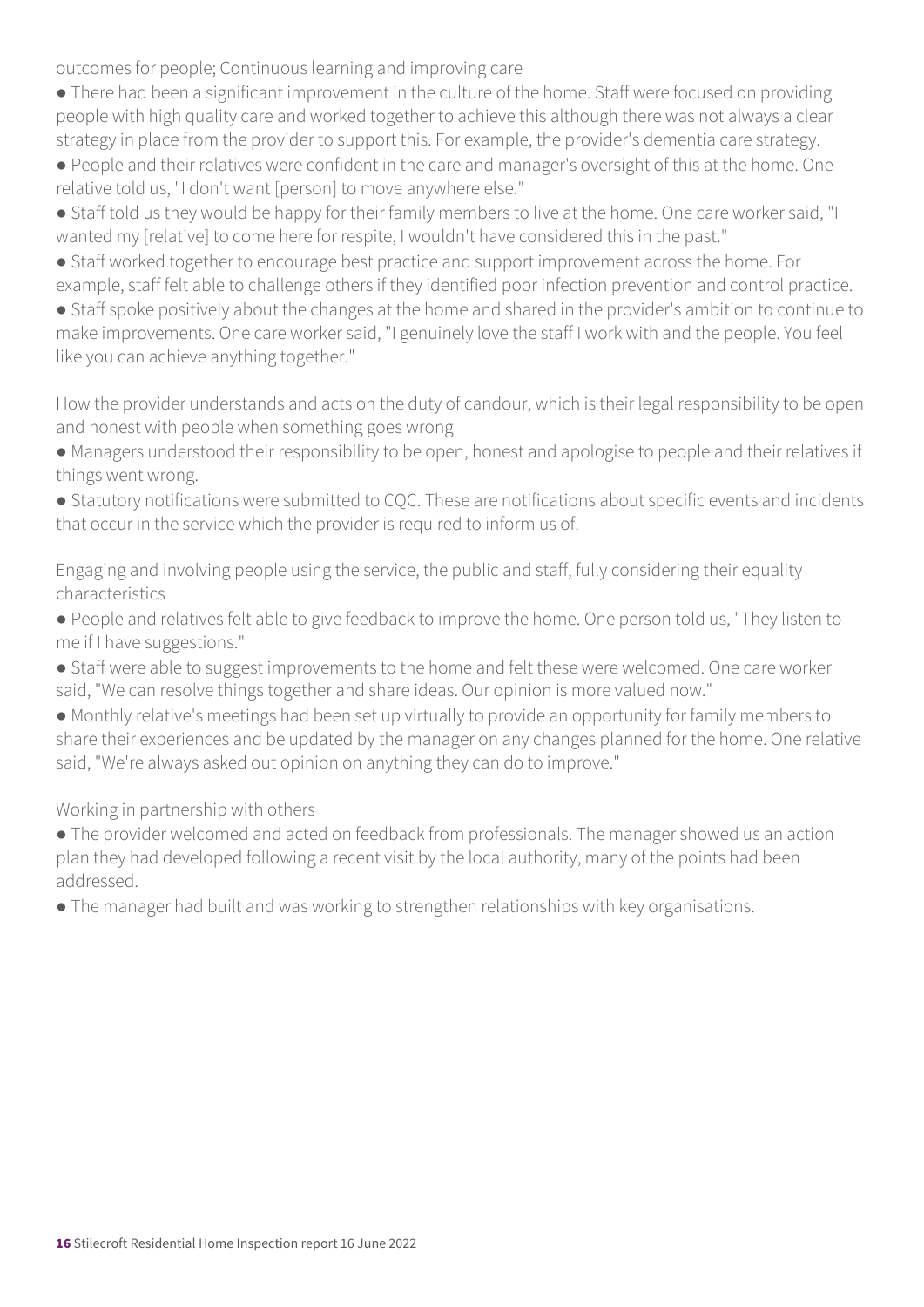### Action we have told the provider to take

The table below shows where regulations were not being met and we have asked the provider to send us a report that says what action they are going to take.We will check that this action is taken by the provider.

| Regulated activity                                                | Regulation                                                                                                                                                                |
|-------------------------------------------------------------------|---------------------------------------------------------------------------------------------------------------------------------------------------------------------------|
| Accommodation for persons who require nursing or<br>personal care | Regulation 11 HSCA RA Regulations 2014 Need<br>for consent                                                                                                                |
|                                                                   | The provider had failed to ensure people's<br>consent to their care was recorded and that the<br>Mental Capacity Act 2005 where people lacked<br>capacity.<br>11(1)(3)(4) |
| Regulated activity                                                | Regulation                                                                                                                                                                |
| Accommodation for persons who require nursing or<br>personal care | Regulation 17 HSCA RA Regulations 2014 Good<br>governance                                                                                                                 |
|                                                                   | The provider had failed to operate effective<br>systems to assess, monitor and improve quality<br>and safety.<br>17(1)(2)(a)(b)                                           |